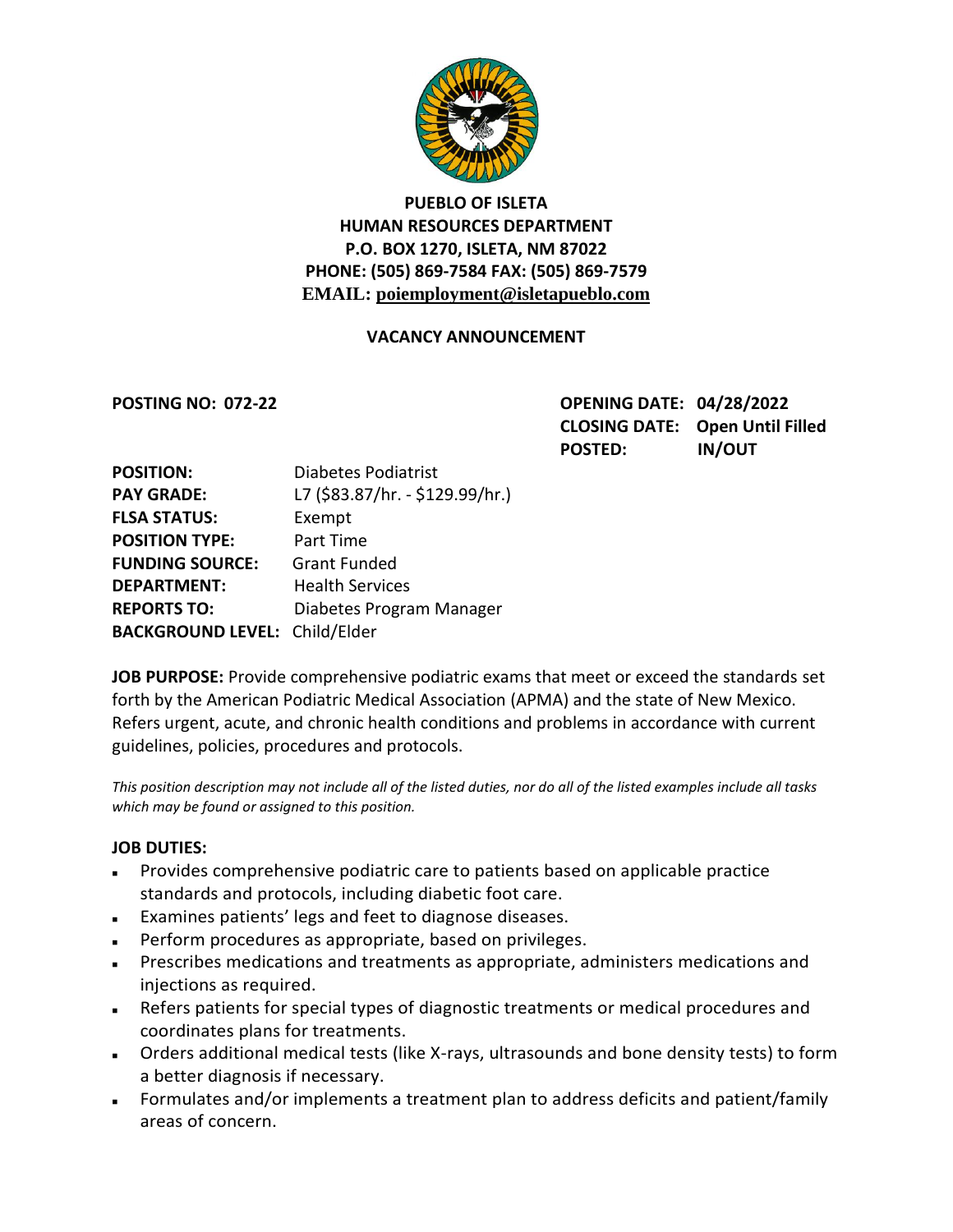- **Performs Wound Care management.**
- Recommends and/or provides foot orthoses and other types of durable medical equipment that improved mobility and/or function.
- Advises patients on foot care and general wellness practices.
- Reviews pertinent aspects of patients' medical history when providing care.
- Provides education/consultation to patient, family, and health care team.
- Works closely with other allied health professionals and other members of the health center team.
- Documents accurate medical charting and records using electronic medical records system.
- Ensures documentation compliance with health programs and insurances.
- Maintains confidential information
- **Performs other duties as assigned.**

#### **SUPERVISION RESPONSIBILITIES:** N/A

#### **MINIMUM QUALIFICATIONS/REQUIREMENTS:**

- Doctor of Medicine Degree (MD or DO).
- New Mexico Medical License; Board certified or eligible in area of specialty.
- **Federal and State DEA Certification.**
- Five years progressive working experience as a physician preferred.
- CPR and AED Certified.
- **Must be able to pass a TB screening.**
- Must provide written copy of immunizations prior to employment.
- **Must be able to pass background check for position.**
- Must be able to comply with the Pueblo of Isleta Drug Free Workplace policies.

#### **KNOWLEDGE, SKILL AND ABILITY REQUIREMENTS:**

- Knowledge of applicable federal, state, county and local laws, regulations and requirements.
- Knowledge of OSHA guidelines for blood borne pathogens.
- Knowledge of legal and ethical standards for the delivery of medical care.
- Knowledge of community medical diagnostic and patient care services in area of medical expertise.
- Knowledge of related accreditation and certification requirements.
- Knowledge of current and emerging trends in technologies, techniques, issues and approaches in area of expertise.
- Knowledge of relevant drugs and non-pharmaceutical patient care aids and ability to prescribe dosages and instruct patients in correct usage.
- Knowledge of office functions, procedures and policies.
- Knowledge of sterilization procedures.
- Advanced working knowledge understanding of current principles, methods and procedure for delivery of medical care within designated area of medical sub-specialty.
- Skill in making effective decisions in emergency situations.
- Skill in operating various word-processing and database software programs.
- Skill in treating patients with tact, courtesy and respect.